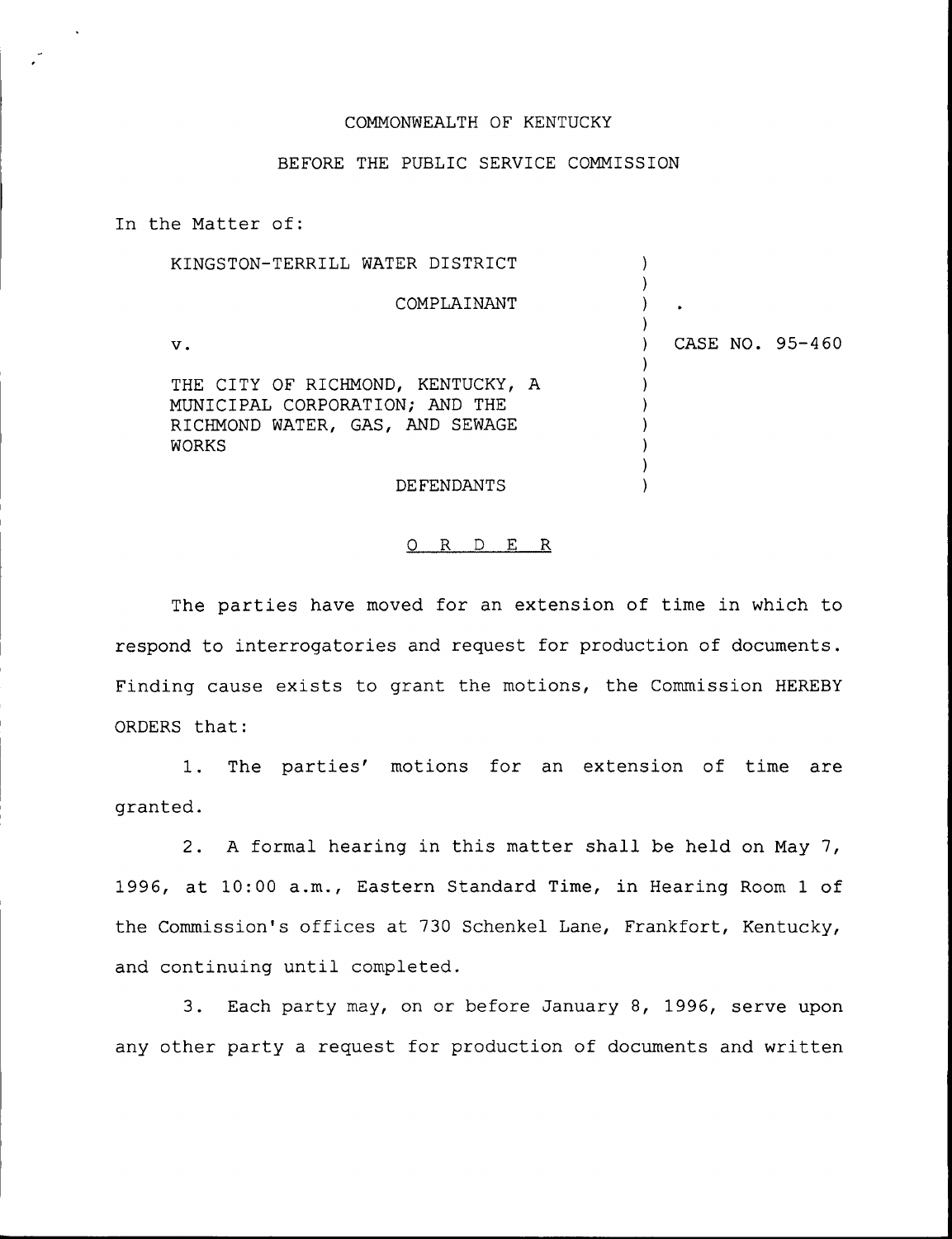interrogatories to be answered by the party served within 15 days of service.

4. Each party may, on or before February 9, 1996, serve upon any other party a supplemental request for production of documents and supplemental written interrogatories to be answered by the party served within 15 days of service.

5. Each party may, on or before February 24, 1996, take the testimony of any person by deposition upon oral examination pursuant to notice or by agreement.

6. Each party may, on or before February 24, 1996, serve upon any other party a written request for admission, for purposes of this proceeding only, of the truth of any matter relevant to this proceeding set forth in the request that relate to statements or opinions of fact or of the application of law to fact. The matter is admitted unless, within 10 days after service of the request, the party to whom the request is directed serves upon the party requesting the admission a written answer or objection. The form of the request for admission and the answer or objection thereto shall otherwise be governed by Kentucky Civil Rule 36.

7. Each party shall, on or before March 25, 1996, serve upon the other parties the written direct testimony of those witnesses which it expects to call at the formal hearing.

 $-2-$